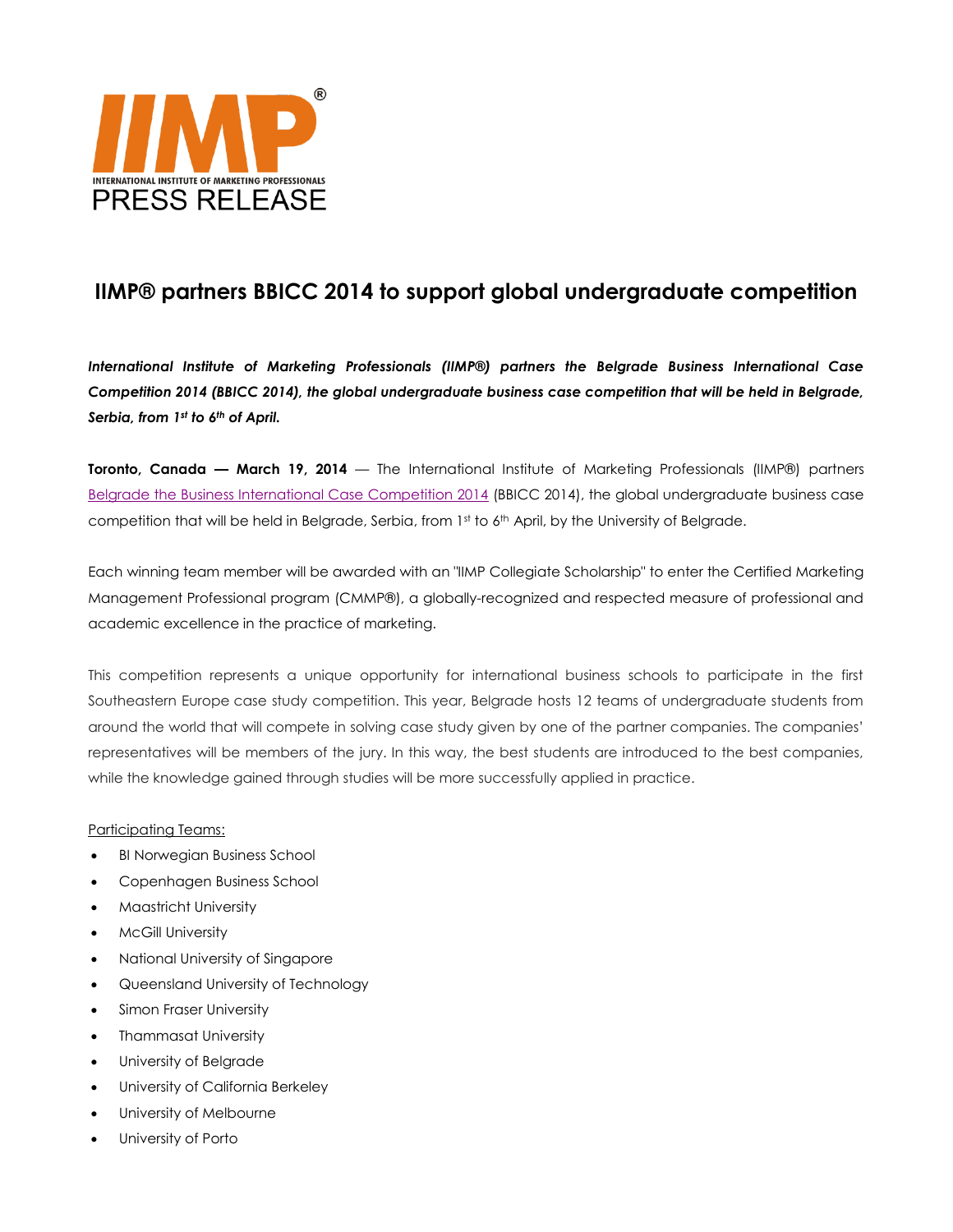**Mr. Nisar Butt, President and Chief Executive Officer of IIMP®**, said: *"IIMP® defends a close collaboration between academic and professional worlds. Professionals that are better preparer can easier overcome many of the obstacles that they will face with arriving to market. This partnership goes in that direction. IIMP® supports these types of initiatives and is in Belgrade for, together with BBICC, encouraging top talents! The winners of this hard competition will be awarded with a scholarship to enter the Certified Marketing Management Professional program (CMMP®), which is another sign of its role distinguishing marketing professionals worldwide."*

The CMMP® designation is validation that a professional in the field of marketing has successfully demonstrated competency in the knowledge, skills and abilities required to practice marketing effectively in today's business arena. Candidates for the CMMP® designation program are welcome to [apply.](http://www.theiimp.org/apply-for-designation/)

Learn more about CMMP®: <http://www.theiimp.org/cmmp-designation/>

Learn more about IIMP® Collegiate Scholarship:<http://www.theiimp.org/iimp-collegiate-scholarship-program/>

#### **About the [International Institute of Marketing Professionals](http://www.theiimp.org/) (IIMP®):**

International Institute of Marketing Professionals (IIMP®) is an independent not-for-profit professional organization, which develops and advocates international standards within the marketing field. IIMP® was formed in July 2009 and is a pioneer in its leadership and strategic approach towards developing the Internationally Accepted Marketing Standards™ based upon Generally Accepted Marketing Principles™ and Practices in the field of marketing. The development of Internationally Accepted Marketing Standards is led by the Internationally Accepted Marketing Standards™ (IAMST) Board which represents the G-20 countries; the IAMST Board members include senior academic leaders from reputable business schools and Chief Marketing Officers from major corporations across the G-20 countries. This diverse membership will undoubtedly bring a real synergy between the science and practice. The IAMST Board works with the aid and cooperation of teams from International Advisory Council for the Marketing Profession (IACMP), which has representation from 158 countries and Advisory Council of Marketing Practitioners (ACMP).

#### **Abou[t CMMP® Designation:](http://www.cmmp.ca/)**

IIMP® accredited CMMP® (Certified Marketing Management Professional) is a globally-recognized and well respected measure of professional achievement and academic excellence in the practice of marketing. This program will recognize the perseverance, dedication and competence of successful marketing professionals all around the world. Those who earn the CMMP® demonstrate a deep, yet broad knowledge of marketing. It denotes high professional, educational and ethical standards in marketing and is valuable to those practitioners who earn it, to the clients and organizations they represent and most importantly to the marketing profession itself. The CMMP® designation consists the following four designations. A brief information about these four CMMP® designations is available here: Associate CMMP®, Manager CMMP®, Executive CMMP®, Chartered CMMP®.